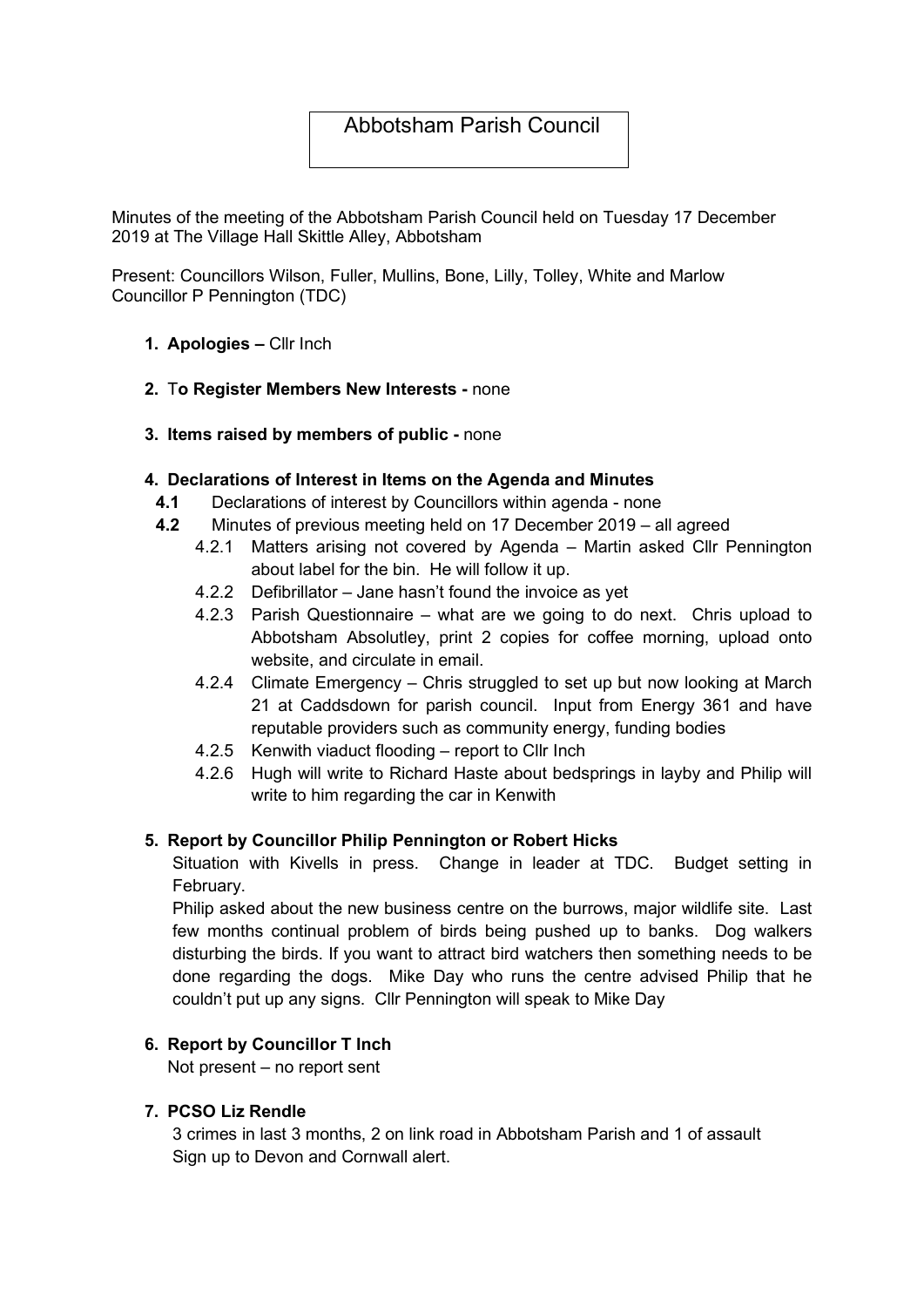Heating oil in village – has been theft around Fairy Cross. Leaflet to be left to put in notice board

John McGovern will be moving to an external role

### 8. Planning

1/1077/2019/FUL - Proposed hay and horsebox store, Land at Abbotsham Court, Abbotsham for Mrs W Chope – no objections

1/1086/2017/OUTM - Outline application with all matters reserved except access for the development of up to 61 dwellings with associated works, Land north of Clovelly Road, Bideford - Approved

### 9. Clerks Report

- 9.1 Speed cameras Contact Kiearan and check if DCC are putting signs up. If not instruct Messagemaker to order.
- 9.2 Coastal Access Improvements to public access permissive footpath entrance to Abbotsham cliffs not shown on footpath map. We should comment as a parish council that "No mention is made in the narrative of the permissive access to the Coast Path Section S007 shown on Map CMM8B. There is a permissive access gate around 250m south of the statutory footpath junction at Abbotsham Cliff. The gate is located where the fence lines meet. This access has been in regular use for over 20 years as can be seen from the erosion on the coastal side of the gate. This access is valuable for circular walks and needs to be maintained."

## 10.0 Chairs Report

- 10.1 VIPS/maintenance in the Village cut back vegetation by bridge has been done by DCC, Path in churchyard – public right of way, Martin reported it to Devon County Council. Signs have been put up in churchyard. Its DCC responsibility. VIPS can treat it when the weather is improved.
- 10.2 Photos 2020 project A year in the life of a parish Philip to speak to Jenna about organising a date in the hall and to get people involved in 2020 project.
- 10.3 Monitoring development activities in the parish When work progresses ask Russ if parish councillors can go and view. Chris advised that they have put in cables for fibre. Contact Darren Bird asking for a timescale for progressing action with regard to mobile home at Big Sheep
- 10.4 Meeting with Kieran Stanbury blocked drain in Greencliff Road being done this week along with one further along. Silt coming from field into drain so may be blocked again. Verges on Abbotsham Road – programming patching on sides of road and plough out verge and cut hedge. Kieran was going to contact Rick. Will send clerk a spreadsheet of what actions and timescale. Drains and gullys at junction to be jet washed and get cameras to see if there are any other problems. Zig zag lines to be repainted. Road outside Coronation Terrace to be repatched. Look at flooding near Kenwith Castle. Keene Lane potholes – Dragon later in the year will be used in Keene Lane. Wall outside Chris Reads house, contractors to look at that.